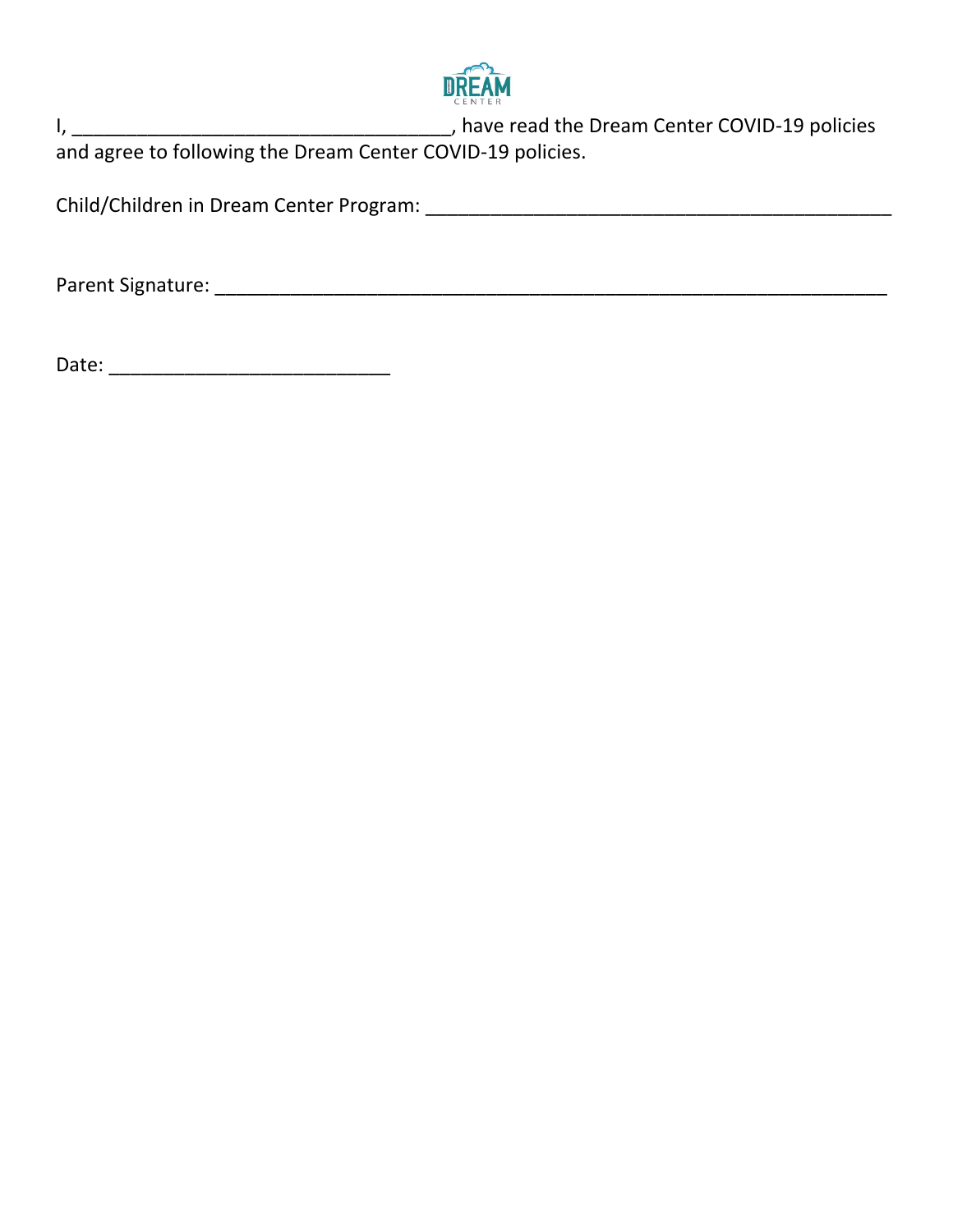

## **Covid19 High Risk Students or Adults**

Steps you can take: If you are at higher risk for serious illness from COVID-19 because of your age or because you have a serious long-term health problem, it is extra important for you to take actions to reduce your risk of getting sick with the disease.

- Stay home, if possible.
- Wash your hands often.
- Take everyday precautions to keep space between yourself and others (stay 6 feet away, which is about two arm lengths).
- Keep away from people who are sick.
- Stock up on supplies.
- Clean and disinfect frequently touched services.
- Cover your mouth and nose with a face covering when around others.
- Cover coughs and sneezes.
- Avoid all cruise travel and non-essential air travel.
- Call your healthcare professional if you have concerns about COVID-19 and your underlying condition or if you are sick.
- (See "Steps you can take" Print Friendly PDF)

## **Covid19 High Risk Students or Adults**

How to Protect Yourself & Others: Older adults and people who have severe underlying medical conditions like heart or lung disease or diabetes seem to be at higher risk for developing serious complications from COVID-19 illness. Know how it spreads:

- The best way to prevent illness is to avoid being exposed to this virus.
- The virus is thought to [spread mainly from person-to-person.](https://www.cdc.gov/coronavirus/2019-ncov/prevent-getting-sick/how-covid-spreads.html)
	- $\circ$  Between people who are in close contact with one another (within about 6 feet).
	- $\circ$  Through respiratory droplets produced when an infected person coughs, sneezes or talks.
	- $\circ$  These droplets can land in the mouths or noses of people who are nearby or possibly be inhaled into the lungs.
	- $\circ$  Some recent studies have suggested that COVID-19 may be spread by people who are not showing symptoms.

#### Everyone Should:

- [Wash your hands](https://www.cdc.gov/handwashing/when-how-handwashing.html) often with soap and water for at least 20 seconds especially after you have been in a public place, or after blowing your nose, coughing, or sneezing.
- If soap and water are not readily available, use a hand sanitizer that contains at least 60% alcohol. Cover all surfaces of your hands and rub them together until they feel dry.
- Avoid touching your eyes, nose, and mouth with unwashed hands.

Avoid close contact:

- Avoid close contact with people who are sick, even inside your home. If possible, maintain 6 feet between the person who is sick and other household members.
- Put distance between yourself and other people outside of your home.
	- $\circ$  Remember that some people without symptoms may be able to spread virus.
	- o [Stay at least 6 feet \(about 2 arms' length\) from other people](https://www.cdc.gov/coronavirus/2019-ncov/prevent-getting-sick/social-distancing.html).
	- o Do not gather in groups.
	- o Stay out of crowded places and avoid mass gatherings.
	- $\circ$  Keeping distance from others is especially important for people who are at higher risk of getting very sick.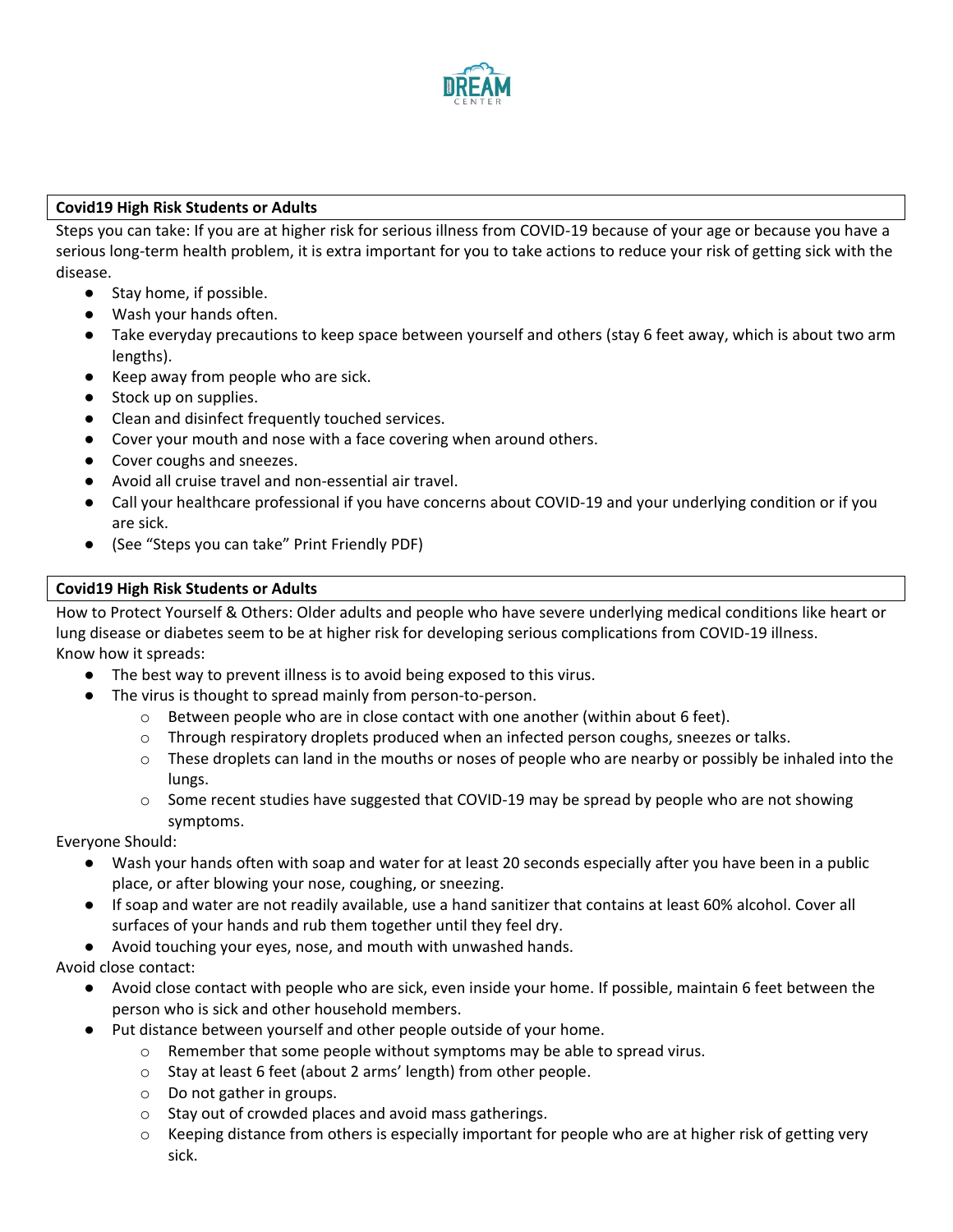

Cover your mouth and nose with a cloth face cover when around others

- You could spread COVID-19 to others even if you do not feel sick.
- Everyone should wear a [cloth face cover](https://www.cdc.gov/coronavirus/2019-ncov/prevent-getting-sick/diy-cloth-face-coverings.html) when they have to go out in public, for example to the grocery store or to pick up other necessities.
	- $\circ$  Cloth face coverings should not be placed on young children under age 2, anyone who has trouble breathing, or is unconscious, incapacitated or otherwise unable to remove the mask without assistance.
	- The cloth face cover is meant to protect other people in case you are infected.
- Do NOT use a facemask meant for a healthcare worker.
- Continue to keep about 6 feet between yourself and others. The cloth face cover is not a substitute for social distancing.

Cover coughs and sneezes:

- If you are in a private setting and do not have on your cloth face covering, remember to always cover your mouth and nose with a tissue when you cough or sneeze or use the inside of your elbow.
- Throw used tissues in the trash.
- Immediately wash your hands with soap and water for at least 20 seconds. If soap and water are not readily available, clean your hands with a hand sanitizer that contains at least 60% alcohol.

Clean and disinfect:

- Clean AND disinfect [frequently touched surfaces](https://www.cdc.gov/coronavirus/2019-ncov/prevent-getting-sick/disinfecting-your-home.html) daily. This includes tables, doorknobs, light switches, countertops, handles, desks, phones, keyboards, toilets, faucets, and sinks.
- If surfaces are dirty, clean them. Use detergent or soap and water prior to disinfection.
- Then, use a household disinfectant. Most common EPA-registered household disinfectants will work.
- Monitor Your Health
	- Be alert for symptoms. Watch for fever, cough, shortness of breath, or [other symptoms](https://www.cdc.gov/coronavirus/2019-ncov/symptoms-testing/symptoms.html) of COVID-19.
		- $\circ$  Especially important if you are [running essential errands,](https://www.cdc.gov/coronavirus/2019-ncov/daily-life-coping/essential-goods-services.html) going into the office or workplace, and in settings where it may be difficult to keep a [physical distance of 6 feet.](https://www.cdc.gov/coronavirus/2019-ncov/prevent-getting-sick/social-distancing.html)
	- Take your temperature if symptoms develop.
		- $\circ$  Don't take your temperature within 30 minutes of exercising or after taking medications that could lower your temperature, like acetaminophen.
	- Follow [CDC guidance](https://www.cdc.gov/coronavirus/2019-ncov/if-you-are-sick/steps-when-sick.html) if symptoms develop.

#### **Covid19 Daily Student Safety Routine**

#### Daily DC Employee Routine

- 1. To minimize the risk of contracting or spreading the COVID-19 virus, students are asked each day to implement the following procedures:
	- a. Pick Up and Check In
		- i. Immediately apply hand sanitizer provided by School Connector.
		- ii. Face coverings MUST be worn in the bus/vans.
	- b. During Programming
		- i. Avoid touching your eyes, nose, and mouth.
		- ii. Wash hands before and after meals (for 20 seconds).
		- iii. DC Staff and Students will have the OPTION to wear Face Coverings throughout the day that includes:
			- 1. Transitions in the Hallways
			- 2. Arrival/ Dismissal
			- 3. During Academic Center
			- 4. Mentoring/ CEF
		- iv. Policies subject to change as CDC, Gov't, and School District provides recommendations
	- c. All staff NOT in Direct Youth Service DC programming will have the OPTION to wear a mask at any time.
	- d. Hand Washing Procedure
		- i. Children and employees will wash their hands using the following method: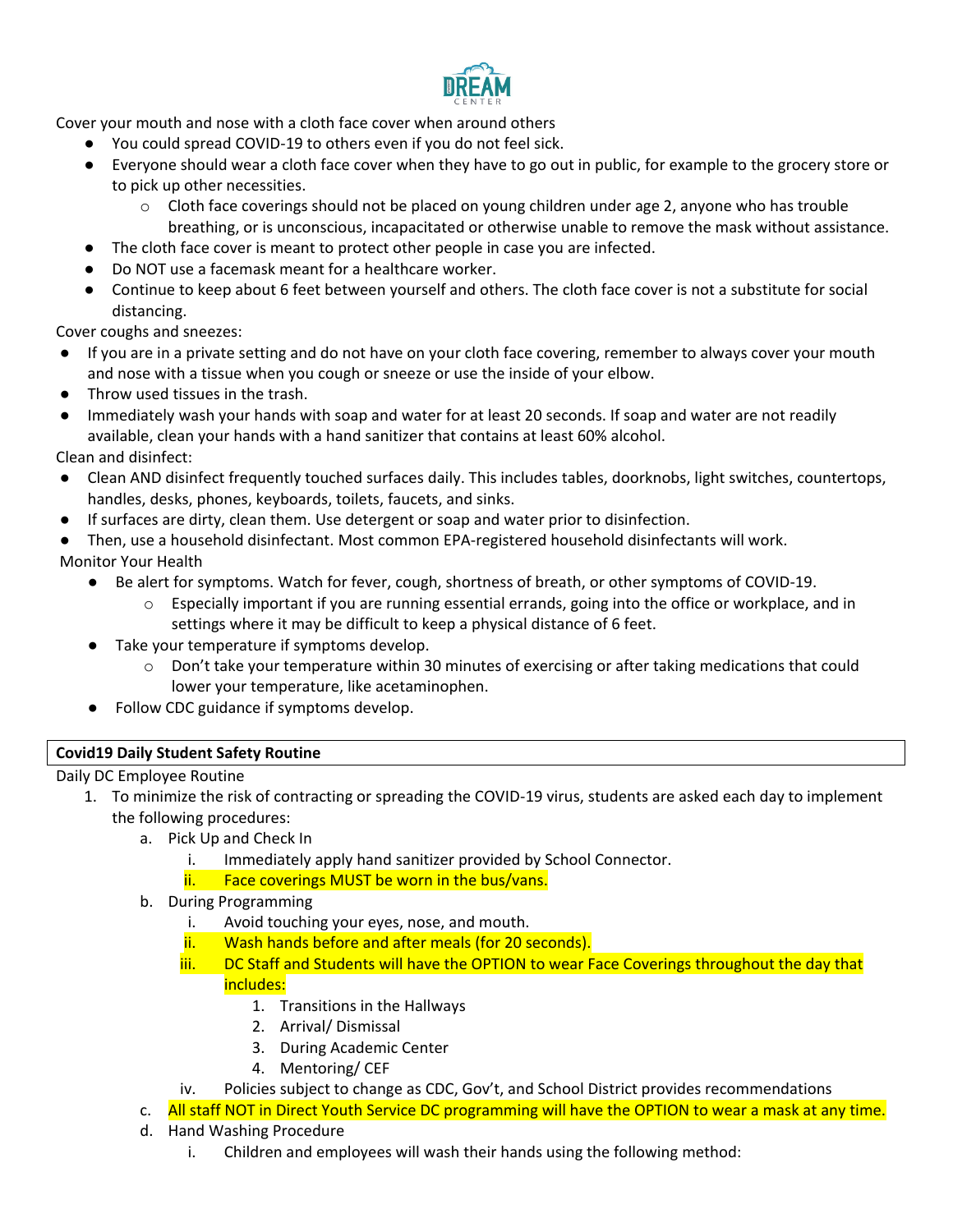

- 1. Turn on water to a comfortable temperature.
- 2. Moisten hands with water and apply liquid soap to hands.
- 3. Rub hands together vigorously until a soapy lather appears, and continue for at least 20 seconds. Rub areas between fingers, around all nail beds, under fingernails, jewelry, and back of hands. Rinse hands under running water until they are free of soap and dirt and turn off water with a paper towel.
- 4. Dry hands
- ii. Hand Washing Assistance
	- 1. Teachers/coaches will provide guidance and practice opportunities to students to review proper handwashing techniques.
	- 2. Students will either use a child size sink or stand on a safety step at a height that allows the child to reach the running water if needed.
- e. Situations that Require Hand Washing
	- i. All employees, volunteers, and students will wash hands at the times indicated below and at additional times as needed.
		- 1. Upon arrival for the day
		- 2. Before and after the following situations:
			- a. Handling food or eating any meal
				- b. Feeding a child
				- c. Giving medications
				- d. Playing in water that is used by more than one person (swimming pools)
		- 3. After the following situations:
			- a. All sports, music & performing arts, field trips, games, all activities.
			- b. Using the restroom or assisting a child in the restroom
			- c. Handling bodily fluids (e.g. mucus, blood, vomit, sneezing, open wounds or sores)
			- d. Handling uncooked food (especially raw meat and poultry)
			- e. Handling animals
			- f. Cleaning or handling the garbage
			- g. Playing outdoors

#### **Cleaning Schedule and Routine**

D.D.C. uses the following cleaning schedule to maintain a clean facility:

- 1. Daily cleaning
	- a. Countertops, tables, floors, doors, and handles.
	- b. Carpets and large rugs (vacuumed daily, carpet cleaning as needed).
	- c. Sanitize utensils, surfaces and equipment for all activities.
	- d. Sanitizes toilets, sinks, faucets daily or more often if needed.
	- e. Sanitize food preparation and service surfaces before and after use.
- 2. Weekly cleaning
	- a. Uniforms/practice attire (uniforms are cleaned more often as needed).
	- b. All materials, towels, and equipment as needed.
	- c. Sanitize coat rack areas, storage spaces, etc.
- 3. Additional cleaning and maintenance will be done as needed and all cleaning schedules may vary according to need and soiling.

### **Symptoms of Coronavirus**

What you need to know

● Anyone can have mild to severe symptoms.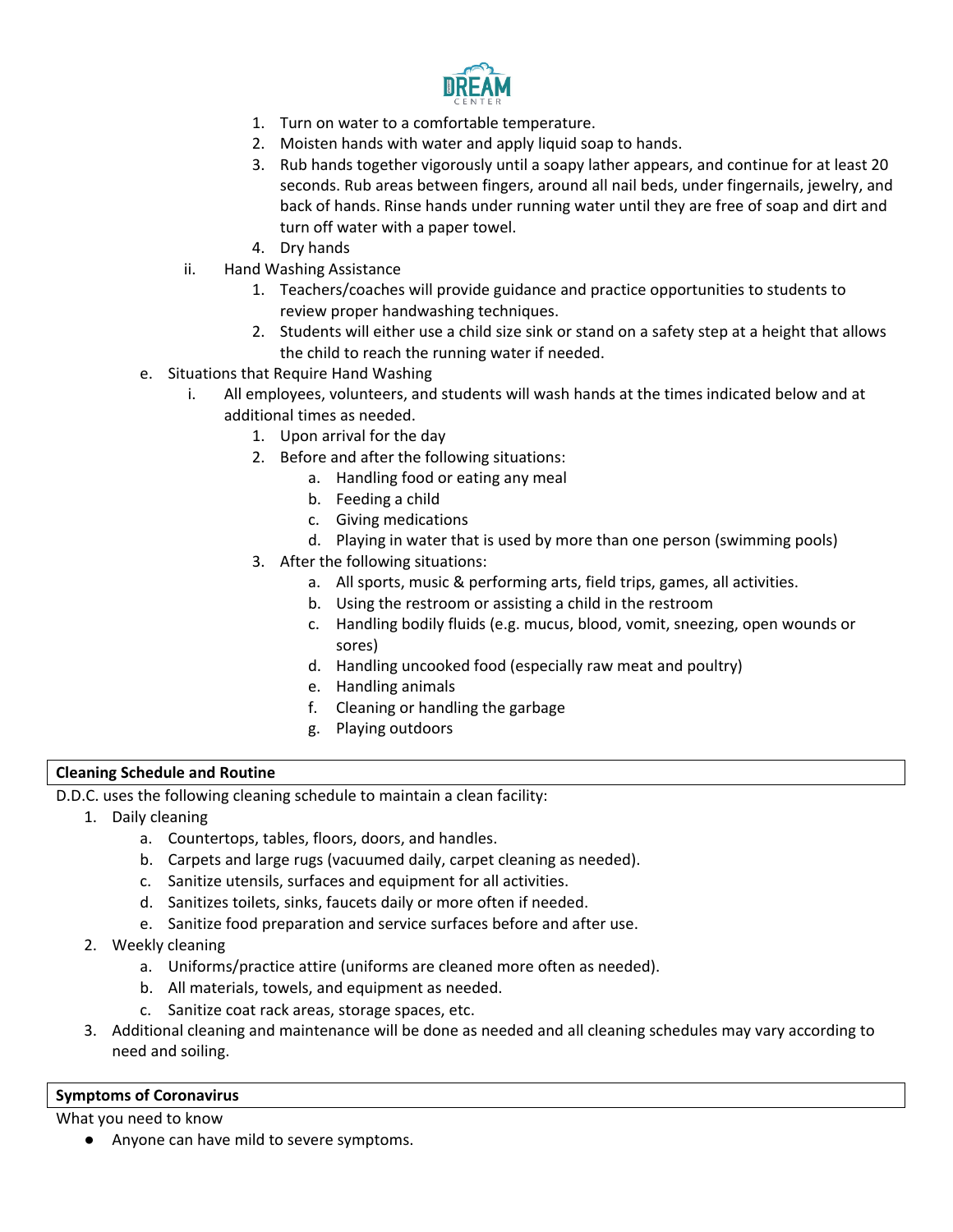

● Older adults and people who have severe underlying medical conditions like heart or lung disease or diabetes seem to be at higher risk for developing more serious complications from COVID-19 illness.

Watch for symptoms. People with COVID-19 have had a wide range of symptoms reported – ranging from mild symptoms to severe illness. Symptoms may appear 2-14 days after exposure to the virus. People with these symptoms may have COVID-19:

- Fever or chills
- Cough
- Shortness of breath or difficulty breathing
- Fatigue
- Muscle or body aches
- Headache
- New loss of taste or smell
- Sore throat
- Congestion or runny nose
- Nausea or vomiting
- Diarrhea

This list does not include all possible symptoms. CDC will continue to update this list as we learn more about COVID-19. When to Seek Emergency Medical Attention Look for emergency warning signs for COVID-19. If someone is showing any of these signs, seek emergency medical care immediately

- Trouble breathing
- Persistent pain or pressure in the chest
- New confusion
- Inability to wake or stay awake
- Bluish lips or face

This list is not all possible symptoms. Please call your medical provider for any other symptoms that are severe or concerning to you. Call 911 or call ahead to your local emergency facility: Notify the operator that you are seeking care for someone who has or may have COVID-19. See Covid19 PDF Visual Flyers.

# **What to do if You Are Sick**

If you have a fever, cough or [other symptoms,](https://www.cdc.gov/coronavirus/2019-ncov/symptoms-testing/symptoms.html) STAY HOME. You may return to the Dream Center AFTER 24 hours with no symptoms.

Most people have mild illness and are able to recover at home. If you think you may have been exposed to COVID-19, contact your healthcare provider.

- Keep track of your symptoms.
- If you have [an emergency warning sign](https://www.cdc.gov/coronavirus/2019-ncov/symptoms-testing/symptoms.html#seek-medical-attention) (including trouble breathing), get emergency medical care immediately.

Steps to help prevent the spread of COVID-19 if you are sick[: If you are sick with COVID-19 or think you might have](https://www.cdc.gov/coronavirus/2019-ncov/hcp/guidance-prevent-spread.html#precautions)  [COVID-19,](https://www.cdc.gov/coronavirus/2019-ncov/hcp/guidance-prevent-spread.html#precautions) follow the steps below to care for yourself and to help protect other people in your home and community. Stay home except to get medical care:

- Stay home. Most people with COVID-19 have mild illness and can recover at home without medical care. Do not leave your home, except to get medical care. Do not visit public areas.
- Take care of yourself. Get rest and stay hydrated. Take over-the-counter medicines, such as acetaminophen, to help you feel better.
- Stay in touch with your doctor. Call before you get medical care. Be sure to get care if you have trouble breathing, or have any other [emergency warning signs,](https://www.cdc.gov/coronavirus/2019-ncov/if-you-are-sick/steps-when-sick.html#warning-signs) or if you think it is an [emergency.](https://www.cdc.gov/coronavirus/2019-ncov/if-you-are-sick/steps-when-sick.html#emergency)
- Avoid public transportation, ride-sharing, or taxis.

Separate yourself from other people: As much as possible, stay in a specific room and away from other people and pets in your home. If possible, you should use a separate bathroom. If you need to be around other people or animals in or outside of the home, wear a cloth face covering.

- Additional guidance is available for those living in [close quarters](https://www.cdc.gov/coronavirus/2019-ncov/daily-life-coping/living-in-close-quarters.html) and [shared housing.](https://www.cdc.gov/coronavirus/2019-ncov/daily-life-coping/shared-housing/index.html) On CDC website.
- See [COVID-19 and Animals](https://www.cdc.gov/coronavirus/2019-ncov/faq.html#COVID-19-and-Animals) if you have questions about pets.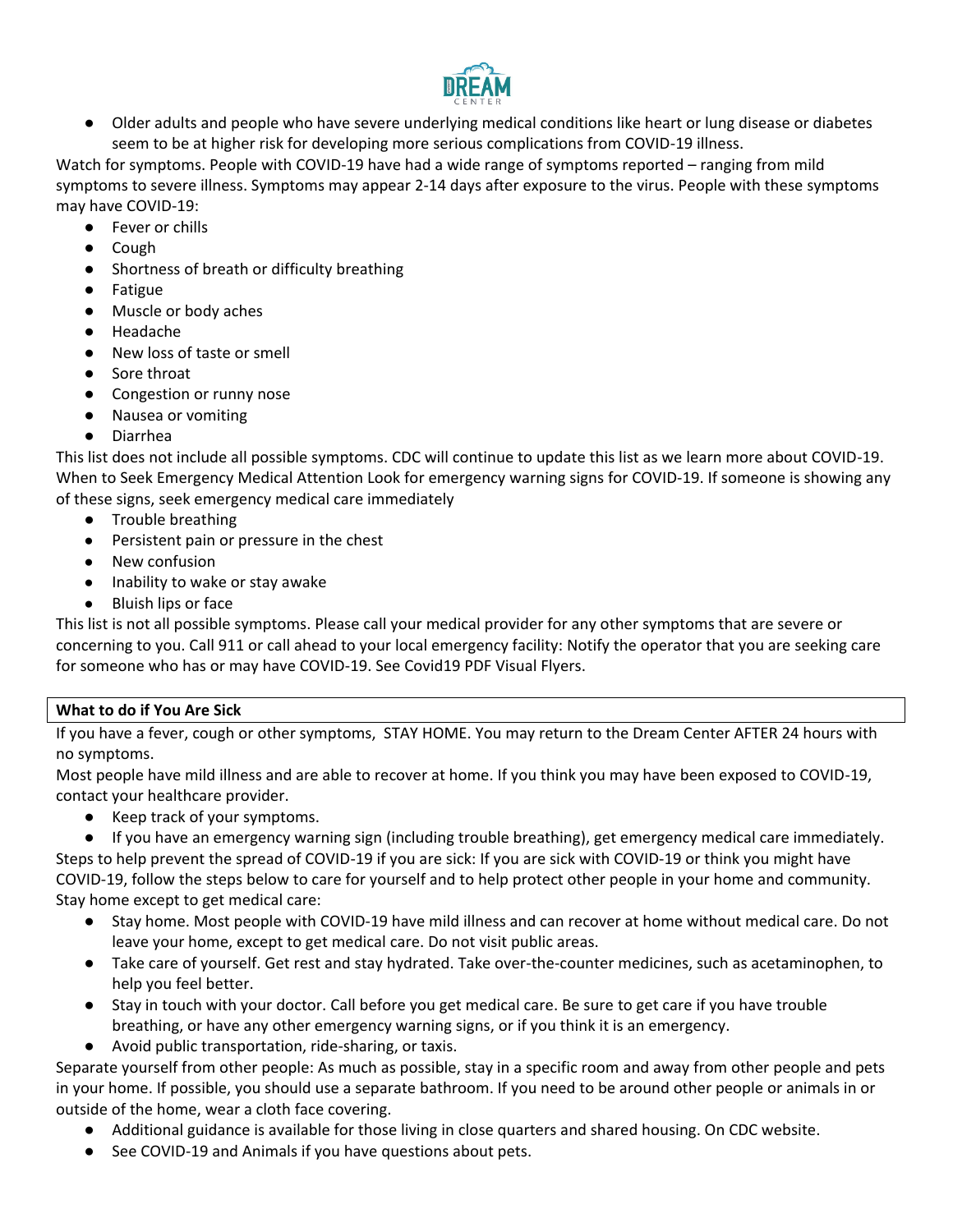

Monitor your symptoms:

- [Symptoms](https://www.cdc.gov/coronavirus/2019-ncov/symptoms-testing/symptoms.html) of COVID-19 fever, cough, or other symptoms.
- Follow care instructions from your healthcare provider and local health department. Your local health authorities may give instructions on checking your symptoms and reporting information.

When to Seek Emergency Medical Attention: Look for emergency warning signs for COVID-19. If someone is showing any of these signs, seek emergency medical care immediately

- Trouble breathing
- Persistent pain or pressure in the chest
- New confusion
- Inability to wake or stay awake
- Bluish lips or face

\*This list is not all possible symptoms. Please call your medical provider for any other symptoms that are severe or concerning to you.

\*Call 911 or call ahead to your local emergency facility: Notify the operator that you are seeking care for someone who has or may have COVID-19.

Call ahead before visiting your doctor:

- Call ahead. Many medical visits for routine care are being postponed or done by phone or telemedicine.
- If you have a medical appointment that cannot be postponed, call your doctor's office, and tell them you have or may have COVID-19. This will help the office protect themselves and other patients.

If you are sick wear a cloth covering over your nose and mouth:

- You should wear a [cloth face covering,](https://www.cdc.gov/coronavirus/2019-ncov/prevent-getting-sick/cloth-face-cover.html) over your nose and mouth if you must be around other people or animals, including pets (even at home)
- You don't need to wear the cloth face covering if you are alone. If you can't put on a cloth face covering (because of trouble breathing, for example), cover your coughs and sneezes in some other way. Try to stay at least 6 feet away from other people. This will help protect the people around you.
- Cloth face coverings should not be placed on young children under age 2 years, anyone who has trouble breathing, or anyone who is not able to remove the covering without help.

Cover your coughs and sneezes:

- Cover your mouth and nose with a tissue when you cough or sneeze.
- Throw away used tissues in a lined trash can.
- Immediately wash your hands with soap and water for at least 20 seconds. If soap and water are not available, clean your hands with an alcohol-based hand sanitizer that contains at least 60% alcohol.

Clean your hands often:

- Wash your hands often with soap and water for at least 20 seconds. This is especially important after blowing your nose, coughing, or sneezing; going to the bathroom; and before eating or preparing food.
- Use hand sanitizer if soap and water are not available. Use an alcohol-based hand sanitizer with at least 60% alcohol, covering all surfaces of your hands and rubbing them together until they feel dry.
- Soap and water are the best option, especially if hands are visibly dirty.
- Avoid touching your eyes, nose, and mouth with unwashed hands.

Avoid sharing personal household items:

- Do not share dishes, drinking glasses, cups, eating utensils, towels, or bedding with other people in your home.
- Wash these items thoroughly after using them with soap and water or put in the dishwasher.

Clean all "high-touch" surfaces everyday:

- Clean and disinfect high-touch surfaces in your "sick room" and bathroom; wear disposable gloves. Let someone else clean and disinfect surfaces in common areas, but you should clean your bedroom and bathroom, if possible.
- If a caregiver or other person needs to clean and disinfect a sick person's bedroom or bathroom, they should do so on an as-needed basis. The caregiver/other person should wear a mask and disposable gloves prior to cleaning. They should wait as long as possible after the person who is sick has used the bathroom before coming in to clean and use the bathroom.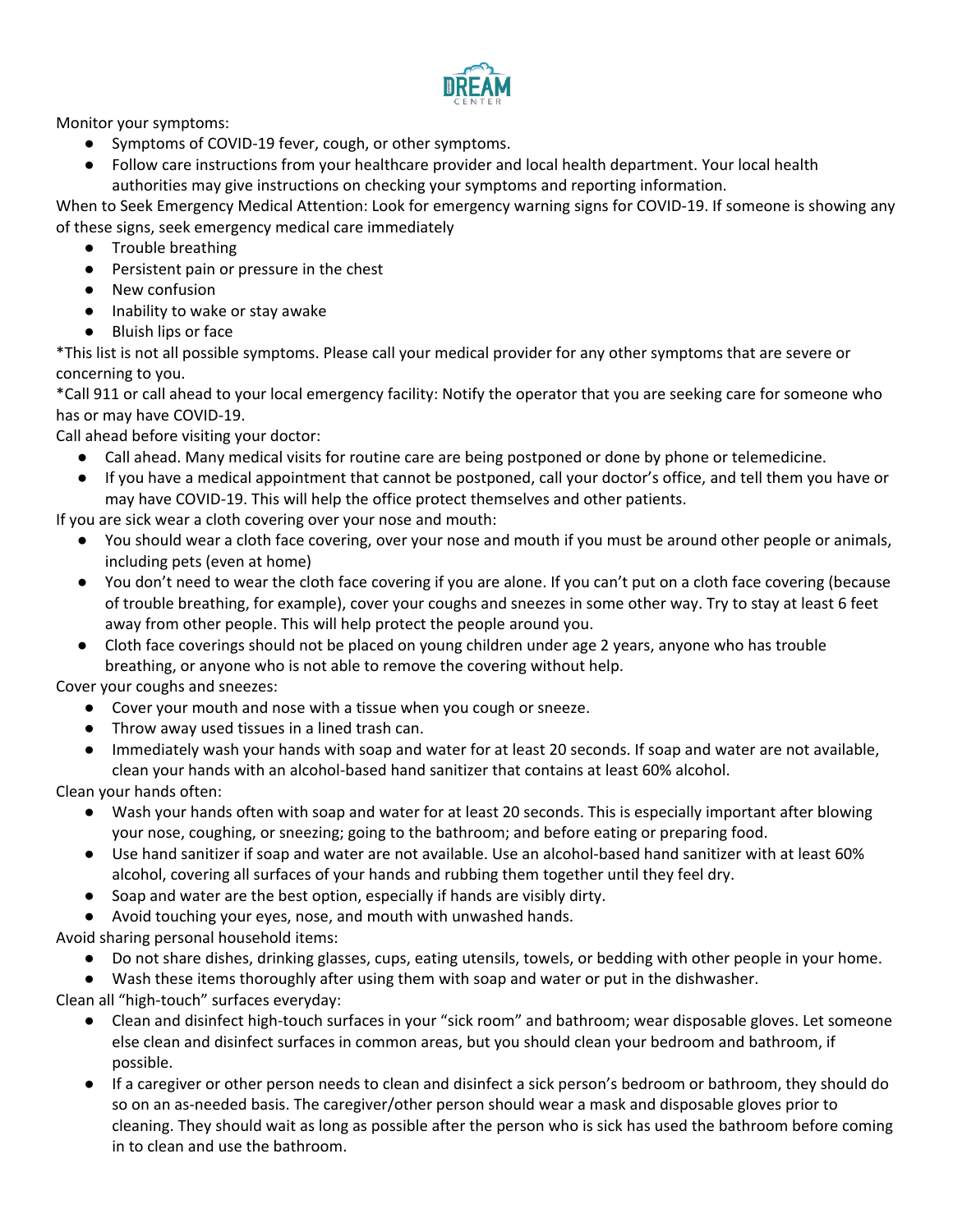

- High-touch surfaces include phones, remote controls, counters, tabletops, doorknobs, bathroom fixtures, toilets, keyboards, tablets, and bedside tables.
- Clean and disinfect areas that may have blood, stool, or body fluids on them.
- Use household cleaners and disinfectants. Clean the area or item with soap and water or another detergent if it is dirty. Then, use a household disinfectant.
	- $\circ$  Be sure to follow the instructions on the label to ensure safe and effective use of the product. Many products recommend keeping the surface wet for several minutes to ensure germs are killed. Many also recommend precautions such as wearing gloves and making sure you have good ventilation during use of the product.
	- o Most EPA-registered household disinfectants should be effective.

#### **When You Can Be Around Others After You have been Sick or had Covid19**

If you have or think you might have COVID-19, it is important to stay home and away from other people. Staying away from others helps stop the spread of COVID-19. If you have [an emergency warning sign](https://www.cdc.gov/coronavirus/2019-ncov/symptoms-testing/symptoms.html#seek-medical-attention) (including trouble breathing), get emergency medical care immediately. When you can be around others (end home isolation) depends on different factors for different situations. Find CDC's recommendations for your situation below. I think or know I had COVID-19, and I had symptoms:

You can be with others after:

- 10 days since symptoms first appeared and
- **24 hours with no fever without the use of fever-reducing medications and**
- Other symptoms of COVID-19 are improving<sup>\*</sup> \**Loss of taste and smell may persist for weeks or months after recovery and need not delay the end of isolation*

Most people do not require testing to decide when they can be around others; however, if your healthcare provider recommends testing, they will let you know when you can resume being around others based on your test results. Anyone who has had close contact with someone with COVID-19 should stay home for 14 days after their last exposure to that person.

● The best way to protect yourself and others is to stay home for 14 days if you think you've been exposed to someone who has COVID-19. Check your local health department's website for information about options in your area to possibly shorten this quarantine period.

However, anyone who has had close contact with someone with COVID-19 and who meets the following criteria does NOT need to stay home.

● Someone who has been fully vaccinated and shows no symptoms of COVID-19

Or:

- Someone who has COVID-19 illness within the previous 3 months and
- **Has recovered and**
- Remains without COVID-19 symptoms (for example, cough, shortness of breath)

#### **If a Dream Center Student or Staff is Diagnosed with Covid19**

If a Dream Center Student or Employee is diagnosed with COVID-19 the following actions will take place:

1. Contact Tracing: DC Staff/Administrators will determine if any other students/staff were exposed (by definition provided from the CDC).

2. The positive student/staff & any other exposed students/staff will be sent home to isolate for 10-14 days.

3. Parents will only be notified if their student was directly exposed to the COVID-19 virus.

A Dream Center Student or Employee diagnosed with COVID-19 would not return to program until the following criteria is met: